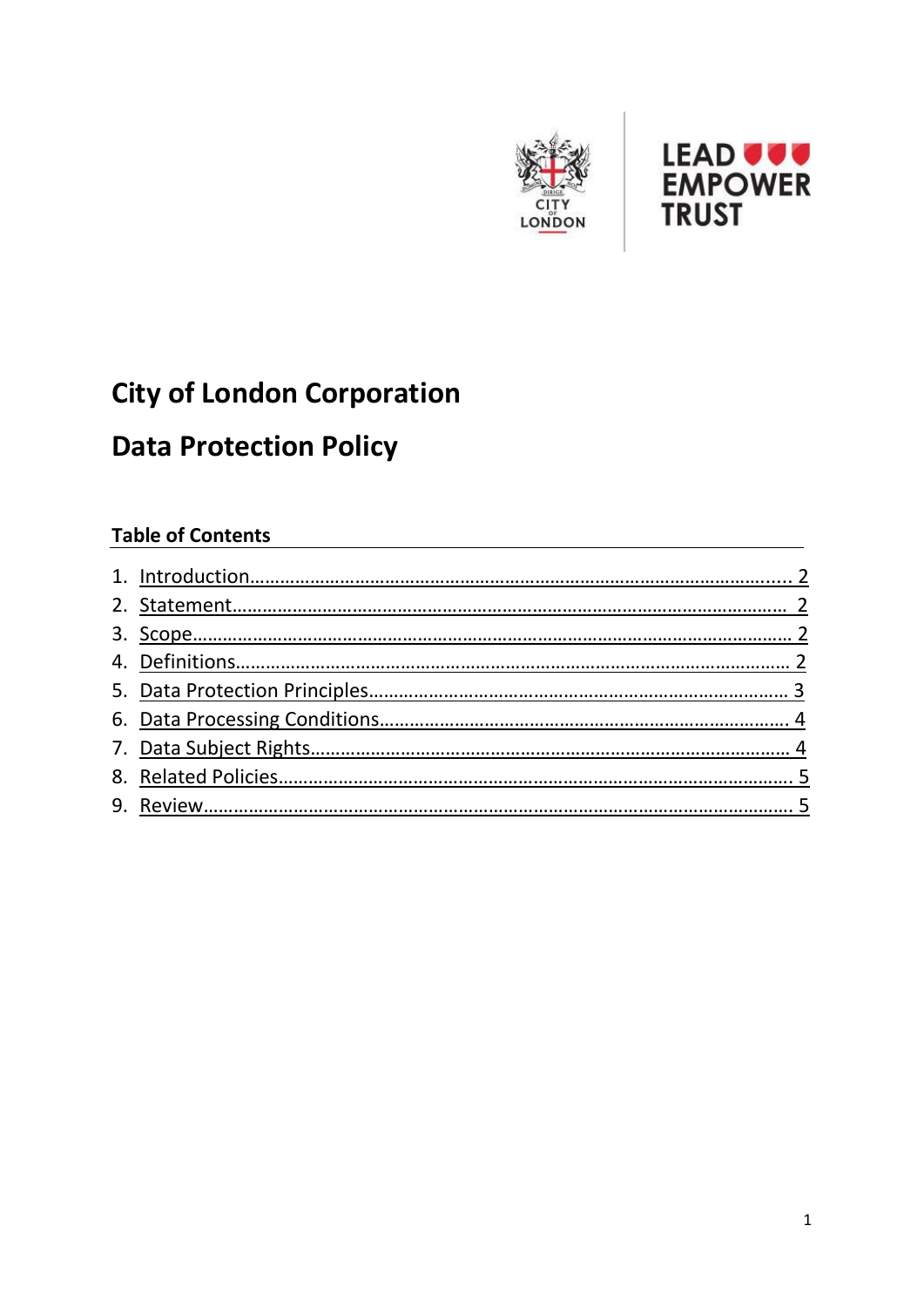### <span id="page-1-0"></span>**1. Introduction**

The City of London Corporation, PO Box 270, Guildhall, London EC2P 2EJ, is a Data Controller for the purposes of the General Data Protection Regulation ("GDPR") and the Data Protection Act 2018 ("DPA 2018"). The Data Protection Officer at the City of London Corporation is the Comptroller and City Solicitor, Michael Cogher, and can be contacted at the same address or otherwise by email at [information.officer@cityoflondon.gov.uk.](mailto:information.officer@cityoflondon.gov.uk)

This policy outlines how the City of London Corporation will comply with its responsibilities under the GDPR and DPA 2018.

### <span id="page-1-1"></span>**2. Statement**

The City of London Corporation is committed to ensuring that it protects the rights and freedoms of all individuals with respect to the personal data it holds about them, whether in their personal or family life, or in a business or professional capacity.

### <span id="page-1-2"></span>**3. Scope**

This Policy applies to all users who handle information and personal data held by the City of London Corporation, including personal data of our service users, from children and young people, to vulnerable adults and the elderly as well as those who provide care for them.

This Policy applies to all employees, Members, contractors, third party employees, agency workers, temporary staff and any third party organisation who has legitimate agreed access to personal data held by City of London Corporation. (Please refer to the full Employee Data Protection Policy for full guidance for employees).

#### <span id="page-1-3"></span>**4. Definitions**

**Personal Data -** data/information that relates to a living individual who can be identified from the data or from any other information that is in the possession of, or likely to come into the possession of the data controller. It includes any expression of opinion and any indication of the intentions of the data controller (or any other person) in respect of the individual.

**Special Categories of Personal Data** – specific categories of personal data which reveal the racial or ethnic origin, political opinions, religious or philosophical beliefs, trade union membership, genetic, biometric and health data of data subjects, and information relating to a data subject's sex life or sexual orientation. These categories are subject to additional processing restrictions.

**Data Controller -** the person or organisation who determines the purposes for which and the manner in which any personal data are, or are to be, processed. The City of London Corporation is the data controller in respect of all personal information that relates to City of London Corporation business. Elected Members are data controllers in their own right where they process personal data in their capacity as ward representatives.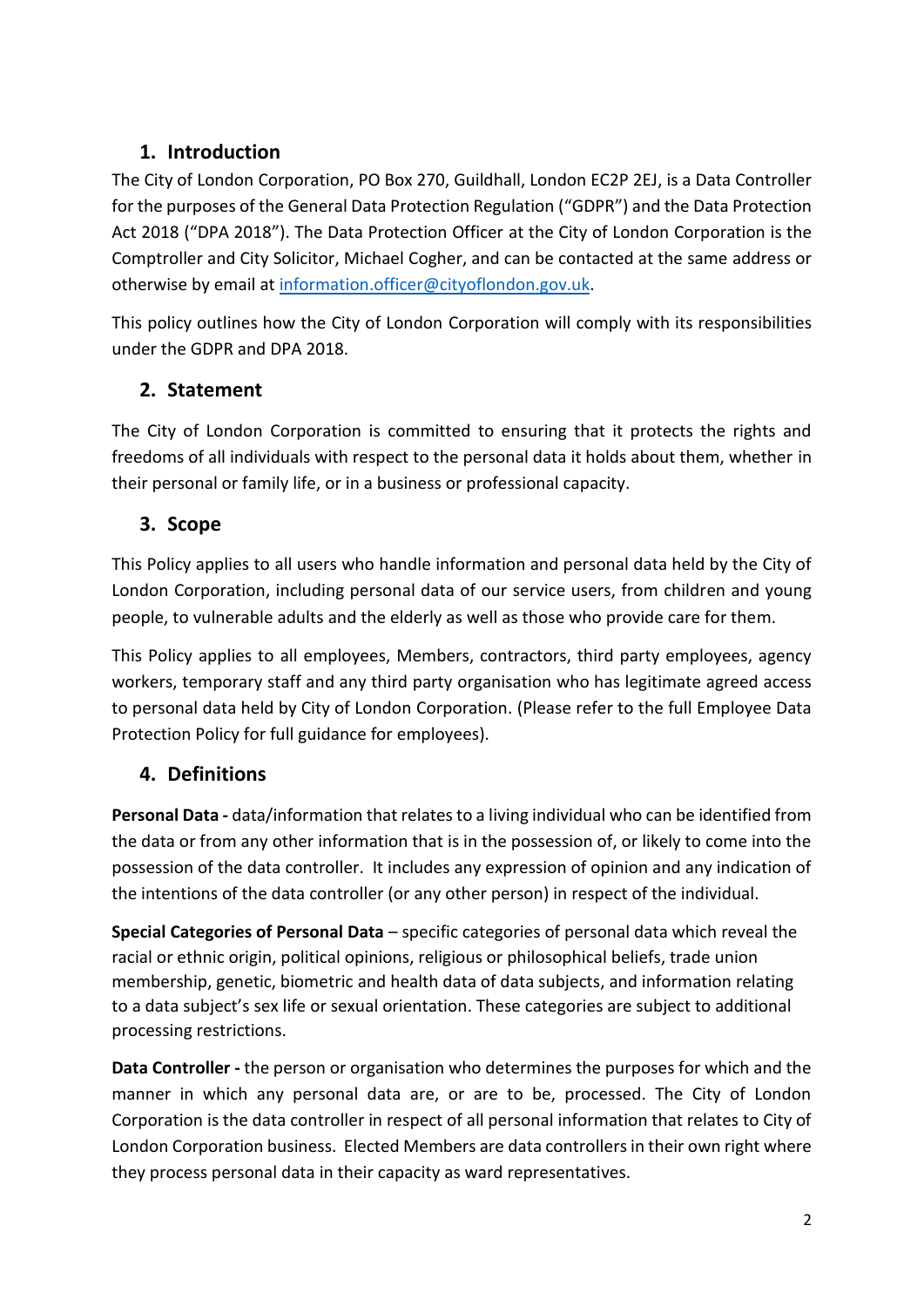**Data Subject -** is the identified or identifiable person to whom the personal data relates.

**Processing** - is defined very broadly and encompasses collection, recording, organisation, structuring, storage, adaptation or alteration, retrieval, consultation, use, disclosure by transmission, dissemination or otherwise making available, alignment or combination, restriction (that is, the marking of stored data with the aim of limiting its processing in the future, erasure and destruction. In effect, any activity involving personal data falls within the scope of the GDPR.

**Data Processor -** the person or organisation who processes personal data on behalf of a data controller.

### <span id="page-2-0"></span>**5. Six Data Protection Principles**

The City of London Corporation has an obligation to comply with the six Data Protection principles when processing personal data. These principles require that personal data:

- 1. Shall be processed lawfully, fairly and in a transparent manner in relation to the data subject.
- 2. Shall be collected only for specified, explicit and legitimate purposes. It must not be further processed in any manner incompatible with those purposes.
- 3. Shall be adequate, relevant and limited to what is necessary in relation to the purposes for which it is processed.
- 4. Shall be accurate and, where necessary, kept up to date. Every reasonable step must be taken to ensure that data which is inaccurate, having regard to the purposes for which it is processed, is erased or rectified without delay.
- 5. Shall not be kept in a form which permits identification of data subjects for longer than is necessary for the purposes for which the data is processed. Personal data may be stored for longer periods provided it is processed solely for archiving purposes in the public interest, scientific or historical research purposes or statistical purposes. This is subject to the implementation of appropriate data security measures designed to safeguard the rights and freedoms of data subjects.
- 6. Shall be processed in a manner that ensures its appropriate security. This includes protection against unauthorised or unlawful processing and against accidental loss, destruction or damage.

The City of London Corporation will ensure that it is able to demonstrate compliance with all of the above six principles by:

- following best practice in all personal data processing;
- adhering to the relevant processing conditions for the fair and lawful processing of personal data and special categories of personal data (set out on page 4);
- telling people why we are processing their personal data and who we will share their personal data with, through our clear and effective privacy notices;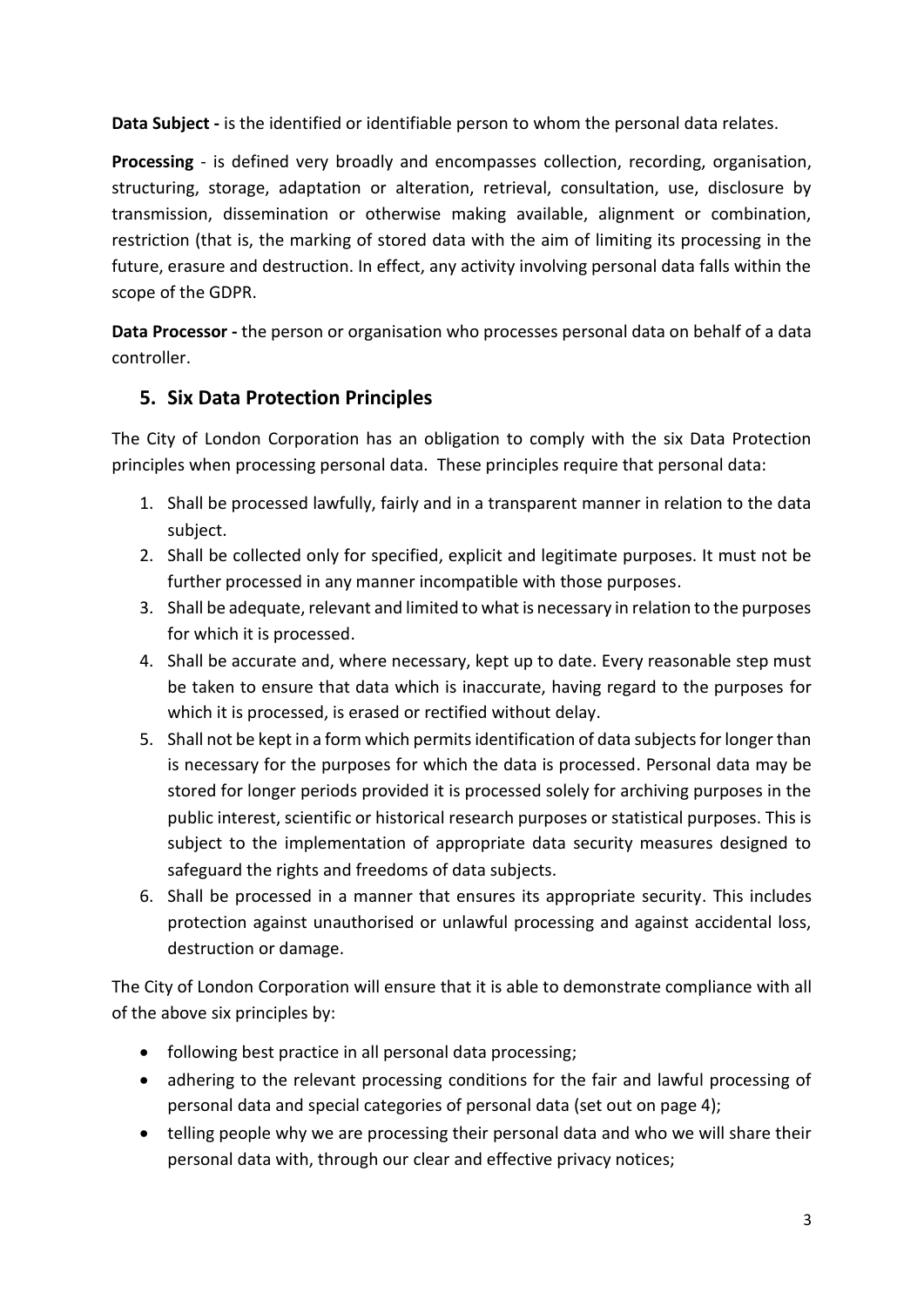- ensuring that if relying on consent from the data subject, it is freely given, specific, informed and unambiguous;
- implementing "privacy by default" measures to ensure that, by default, we only process the personal data necessary for each specific business purpose;
- ensuring all staff and people working for the City of London Corporation complete the mandatory Data Protection e-learning course as part of their induction and any subsequent refresher training;
- ensuring the Records of Processing Activities ("ROPA") is reviewed annually and kept up to date;
- ensuring a robust personal data breach detection, investigation and internal reporting procedure is in place;
- ensuring transfer of personal data outside of the EEA is only carried out with a valid adequacy mechanism legitimising such a transfer;
- ensuring personal data is only kept for as long as necessary in accordance with the retention schedules.

## <span id="page-3-0"></span>**6. Data Processing Conditions**

The City of London Corporation will ensure that it processes personal data lawfully. Processing is lawful under Article 6 of the GDPR if one of the following applies:

- a) The data subject consents to the processing;
- b) the processing is necessary for performing a contract with the data subject;
- c) the processing is necessary for complying with a legal obligation;
- d) the processing is necessary for protecting the vital interests of the data subject;
- e) the processing is necessary for performing a task carried out in the public interest; or
- f) the processing is necessary for pursuing the legitimate interests of the data controller or a third party, except where the data subject's interests or fundamental rights and freedoms override the data controller's interests.

## <span id="page-3-1"></span>**7. Data Subject Rights**

The GDPR provides data subjects with several rights, including, but not limited to the right to:

- Be provided with a privacy notice containing certain information about the processing activities;
- Confirm whether the data controller processes personal data about the data subject and the right to access the personal data processed and obtain certain information about the processing activities **(Subject Access);**
- Correct inaccurate personal data **(Rectification);**
- Have personal data erased under certain circumstances **(Erasure);**
- Restrict the processing of personal data under certain circumstances **(Restriction);**